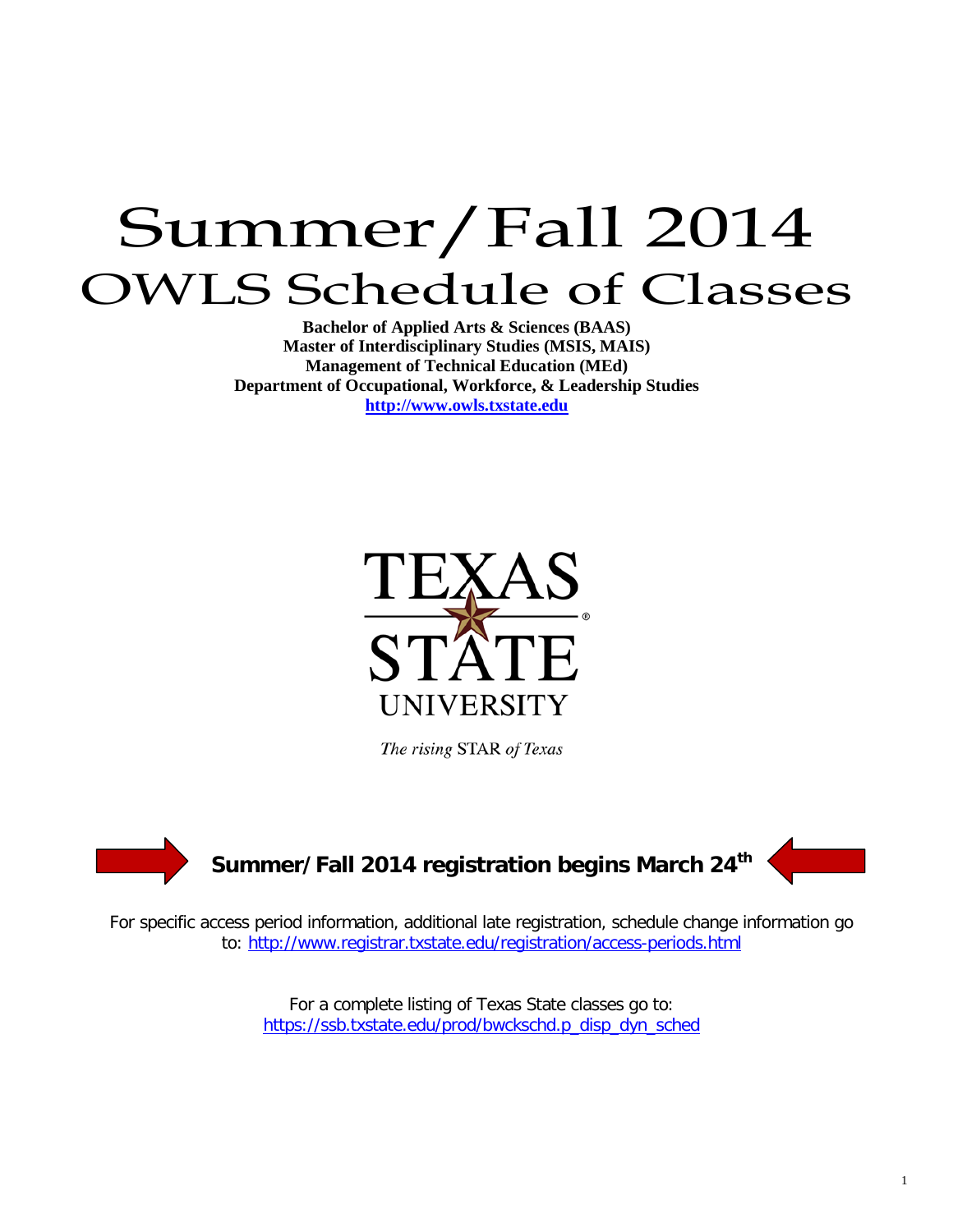# **Important Information and Announcements**

**E-mails – please include your Texas State ID (A0…..) on all e-mails.**

#### **DEGREE CANDIDATES**

Students in their **last semester** must apply for graduation online. To do so, go to **[https://ssb.txstate.edu/prod/twbkwbis.P\\_WWWLogin](https://ssb.txstate.edu/prod/twbkwbis.P_WWWLogin)** After logging in, click Student, then Student Records, then Apply to Graduate. The **deadline** to apply for graduation is:

#### **Summer 2014 – June 27, 2014 Fall 2014 – October 10, 2014**

Students who apply after the application deadline cannot be guaranteed that their name will appear in the Graduation Program. Summer 2014 commencement will be held August 8, 2014 at 10:00am. For Fall 2014 commencement information go to <http://www.txstate.edu/commencement/> and click on Schedule.

#### **GRADUATE STUDENTS – MSIS, MAIS, & MEd**

In addition to applying for graduation as listed above students must also apply for the Comprehensive Examination. Go to [www.owls.txstate.edu,](http://www.owls.txstate.edu/) click on Resources, then Student Resources, then Application for Comprehensive Examination. Deadline to apply is the same as the deadline to apply for graduation.

#### **PREFIX UPDATES CATE vs. CTE**

We are in the process of updating our curriculum, and unfortunately, the catalog cycle for these updates is 2 years. Consequently, we have several classes listed as CATE and several listed as CTE. Please note this as you review the schedule of classes. It is very important that you do not take the same course two times (listed once as CATE and once as CTE). If you are searching in the Banner system, please look in both "Career and Technology Education" and "Career and Technical Education" for these classes. Please double check the course titles to avoid duplication and contact your advisor if you have questions.

### **OCED 4360 and OCED 4361**

These are the last courses taken in the semester you graduate ------ **OCED 4360/4361 should be the only courses you take**. If graduation would be delayed part-time students may be approved to take 1 class with the internship. Full-time students may be approved to take 2 classes with the internship.

| March $24^{\text{th}}$ (Monday)   | 5:30 <sub>pm</sub> | Round Rock Campus, Avery Bldg., 454 | Wilson  |
|-----------------------------------|--------------------|-------------------------------------|---------|
| March 29 <sup>th</sup> (Saturday) | 10:00am            | Alamo University Center             | Harkins |
|                                   |                    | 8300 Pat Booker Road, room 120      |         |
| April $3^{rd}$ (Thursday)         | 5:30 <sub>pm</sub> | Round Rock Campus, Avery Bldg., 454 | Wilson  |
| April $9th$ (Wednesday)           | 6:00 <sub>pm</sub> | Campus (Pedernales Building)        | Wilson  |
| May $2nd$ (Friday)                | 2:00 <sub>pm</sub> | Round Rock Campus, Avery Bldg., 455 | Wilson  |
| May $14^{\text{th}}$ (Wednesday)  | $5:00 \text{pm}$   | Campus (Pedernales Building)        | Wilson  |

NEW: Online internship orientation – <http://www.owls.txstate.edu/undergraduate-degrees/online436061files.html>



#### **Prerequisites to register for OCED 4360/4361:**

- *1) Completed OCED 4350 and have a finalized degree plan signed by the Academic Advising Center and departmental Chair.*
- *2) Attended an internship orientation live or online.*
- *3) Submitted the Application for Enrollment in Cooperative Occupational Education via email to [pg02@txstate.edu](mailto:pg02@txstate.edu) identifying the site, project, and supervisor and received approval for the project from the OWLS office. The application must be signed by the supervisor and student.*
- *4) 2.25 GPA in the Professional Development Module*
- *5) 2.00 Texas State GPA*

### **Read Bobcatmail for reminders**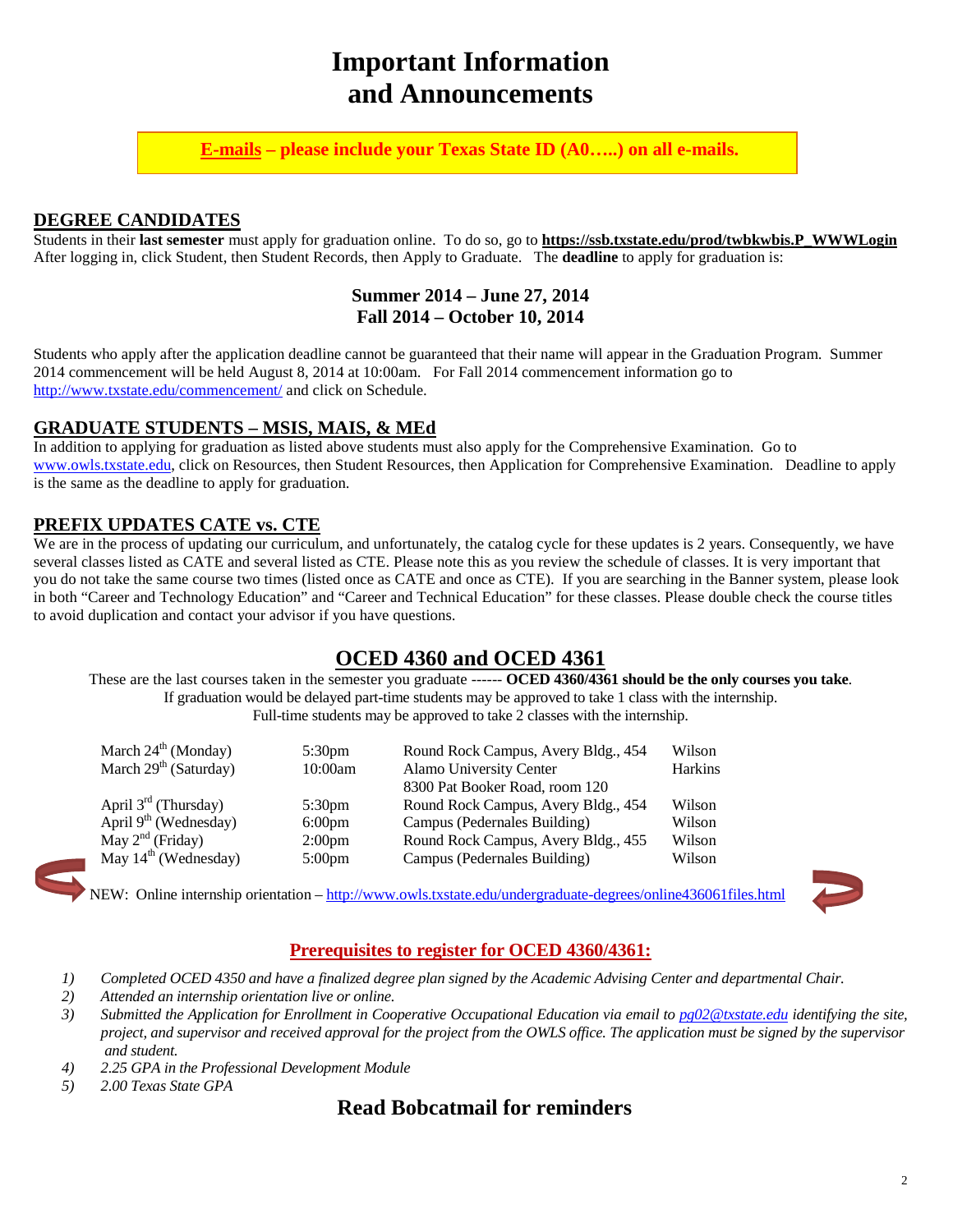#### **CRITICAL UNDERGRADUATE INFORMATION**

- Twenty-four of the last thirty hours must be taken with Texas State.
- An individual must have a minimum of twenty-four advanced hours with Texas State and an overall total of thirty-six advanced hours to graduate for catalogs 2008 and later.
- A minimum of 120 hours is required for the degree for catalogs 2008 and later.
- Up to 6 semester hours may be taken at the junior college after obtaining the initial 66 hours and/or are in the last 30 hours of degree completion. **This must be with the Departmental Chair's written permission. Students must complete the Petition to Return to Another Institution and must be submitted 30 days prior to campus registration.** The petition can be found at **[www.owls.txstate.edu](http://www.owls.txstate.edu/)**, click on resources, then student resources, then Petition to Return to Another Institution. Students must have completed OCED 4350 and have a finalized degree plan on file to submit the petition.
- Students should consider the correspondence option prior to requesting a return to the junior college.
- A maximum of thirty semester hours for Texas State credit may be completed through a combination of correspondence and extension courses. Ex: if a student enrolls in the Certified Public Manager Program and completes the 21 hour program, then the student would be eligible to take only 9 hours by Correspondence.

#### **TEXAS STATE E-MAIL ACCOUNT**

Students are **REQUIRED** to obtain a Texas State e-mail account. Those students who do not have a Texas State e-mail account will not receive emergency information, updates or announcements from the department. Students who are currently enrolled can obtain an account online at **[https://ssb.txstate.edu/prod/twbkwbis.P\\_WWWLogin](https://ssb.txstate.edu/prod/twbkwbis.P_WWWLogin)**. Check your e-mail account often.

#### **RETURNING TO A JUNIOR COLLEGE**

If a student desires to return to a junior college and has over 66 junior college hours and/or is in the last 30 hours of completion of the BAAS degree, written permission **must be** requested 30 days before the semester begins. Petition forms may be obtained on our web site at **[www.owls.txstate.edu](http://www.owls.txstate.edu/)**, click on Resources, then Student Resources, then Petition to Return to Another Institution. Students must have a signed official degree audit on file in order to process request.

#### **SUBSTITUTION OF COURSES**

Students must enroll **ONLY** in classes specifically listed on their degree plans. To request a substitution, students must contact one of the OWLS advisors. Requests for substitutions must be received at least two weeks before registration. Courses that are taken that are not specifically listed on the degree plan once it has been approved will automatically be placed in the electives. DO NOT take any courses not listed on the degree plan without prior approval from the Chair. **ADVISORS CANNOT APPROVE COURSE SUBSTITUTIONS**. Please note: requests for substitutions does not constitute approval! Students should allow at least two weeks for a response. Valid reasons for substitutions are: 1) course is no longer in the department inventory; 2) student is prohibited from enrolling in the course due to change in department rules which makes the student ineligible and; 3) student is in the last semester of the degree and no other option exists, including correspondence courses.

#### **IMPORTANT DATES**

Please refer to the Academic Calendar at **<http://www.registrar.txstate.edu/persistent-links/academic-calendar.html>** for payment deadlines and other important information/deadlines.

#### **SCHOLARSHIPS**

BAAS, MSIS, MAIS and MEd students may compete for scholarships through the department. Applications can be obtained at **[http://www.owls.txstate.edu](http://www.oced.txstate.edu/)**, click Resources, then Scholarships. Awards will be made each year.

#### **TEXTBOOKS**

Textbooks can be purchased online at **<http://www.bookstore.txstate.edu/t-textbooks.aspx>**.

#### **SCHEDULE OF CLASSES**

The official schedule of classes and registration instructions can be found at [https://ssb.txstate.edu/prod/twbkwbis.P\\_GenMenu?name=homepage.](https://ssb.txstate.edu/prod/twbkwbis.P_GenMenu?name=homepage) If any course information varies from this schedule and the official schedule of classes, **please refer to this schedule for correct dates, times, etc.**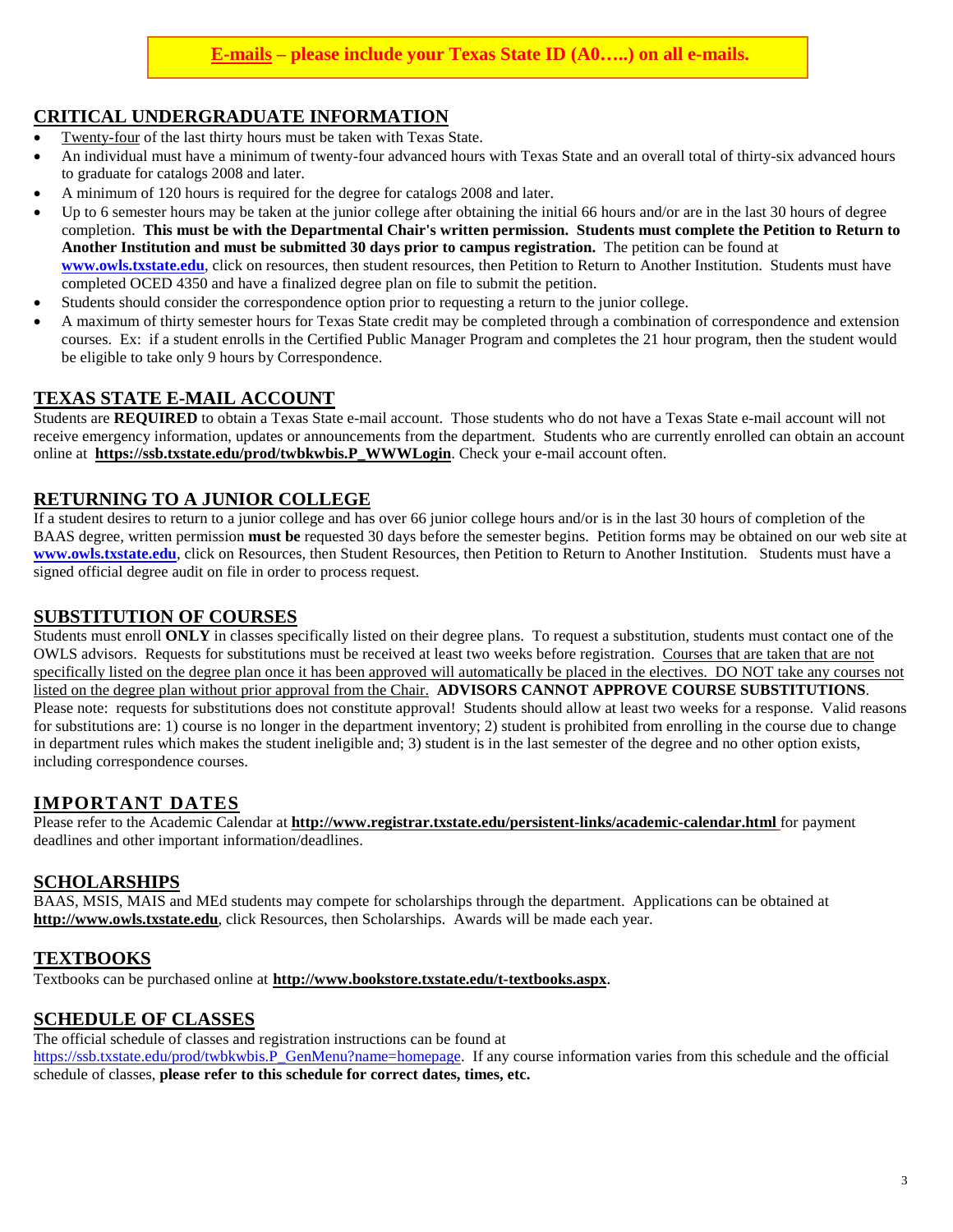#### **E-mails – please include your Texas State ID (A0…..) on all e-mails.**

#### **CORRESPONDENCE COURSES**

Undergraduate students may take up to 18 semester hours by correspondence. However, if the student is also taking courses by Extension then the maximum allowable hours for correspondence will be reduced so the student does not go over the rule "maximum of 30 semester hours for Texas State credit may be completed through a combination of correspondence and extension courses". Students have up to 9 months to complete the courses, and tests may be administered at remote locations. Stop in at one of the OWLS offices or call (512)245- 2322 to have a correspondence catalog mailed to your home. Catalog can also be viewed at **<http://www.ideal.txstate.edu/correspondence>**

#### **CATE CERTIFICATION FEE**

There is a \$40.00 charge for CATE certification work, Statement of Qualifications review, and/or preparation of deficiency plans. Call 512/245-2115 for further details or at **[www.owls.txstate.edu](http://www.owls.txstate.edu/)**. **Our certification includes only Trades and Industrial Education**. Students needing other certifications should contact the College of Education.

#### **THE NATIONAL CERTIFIED PUBLIC MANAGER (CPM) PROGRAM FOR TEXAS**

See the undergraduate or graduate catalogs and the academic degree advisor for more details about applying CPM courses to a TEXAS STATE academic degree program. Please contact the Director of the Texas State Public Service Academy, Dr. Howard R. Balanoff at hb02@txstate.edu to verify academic course equivalents, room assignments and the specific dates and times for courses offered in the program or on the internet at www.txstate.edu/cpm/. These course selections may be approved for inclusion in both the BAAS and MSIS programs (7 courses for undergraduate credit and 4 courses for graduate credit).

#### **DRIVING DIRECTIONS**

*Alamo University Center - 8300 Pat Booker Road (AUC)* - Take IH-35 South to San Antonio. Take 1604 Loop S/Anderson Loop exit, Exit 172, towards TX-218/Randolph AFB/Pat Booker Road. Take exit toward TX-218/Pat Booker Road/Toepperwein Road, stay straight to go onto N I-35. Turn left onto Pat Booker Road. 8300 Pat Booker road is on the right.

*Round Rock Campus* - From IH 35 north in Round Rock, take exit 256 toward University Boulevard (formerly Chandler Road) turn right onto University Boulevard, keep straight for about 1.5 miles, Avery Building, 1555 University Boulevard will be on the right side.

#### **The following is a list of contacts for questions and/or problems. Contact should be addressed prior to registration:**

| Undergraduate assistance – San Antonio area                                                          |              |  |
|------------------------------------------------------------------------------------------------------|--------------|--|
| Dr. Betty Harkins (bh11@txstate.edu)                                                                 | 210-659-0954 |  |
| Undergraduate assistance in San Marcos                                                               |              |  |
| Mr. Sean Stevens (ss31@txstate.edu)                                                                  | 512-245-1490 |  |
| Undergraduate assistance at the Round Rock Campus                                                    |              |  |
| Ms. Barbara Wilson (bw07@txstate.edu)                                                                | 512-716-4541 |  |
| Master's program assistance at the Round Rock Campus and Texas State                                 |              |  |
| Dr. Matthew Eichler (me21@txstate.edu)                                                               | 512-245-2115 |  |
| Master's program assistance and Career & Technical Education Certification at Texas State on Tuesday |              |  |
| Mr. Edwardo Andrade (ea14@txstate.edu)                                                               | 512-245-2115 |  |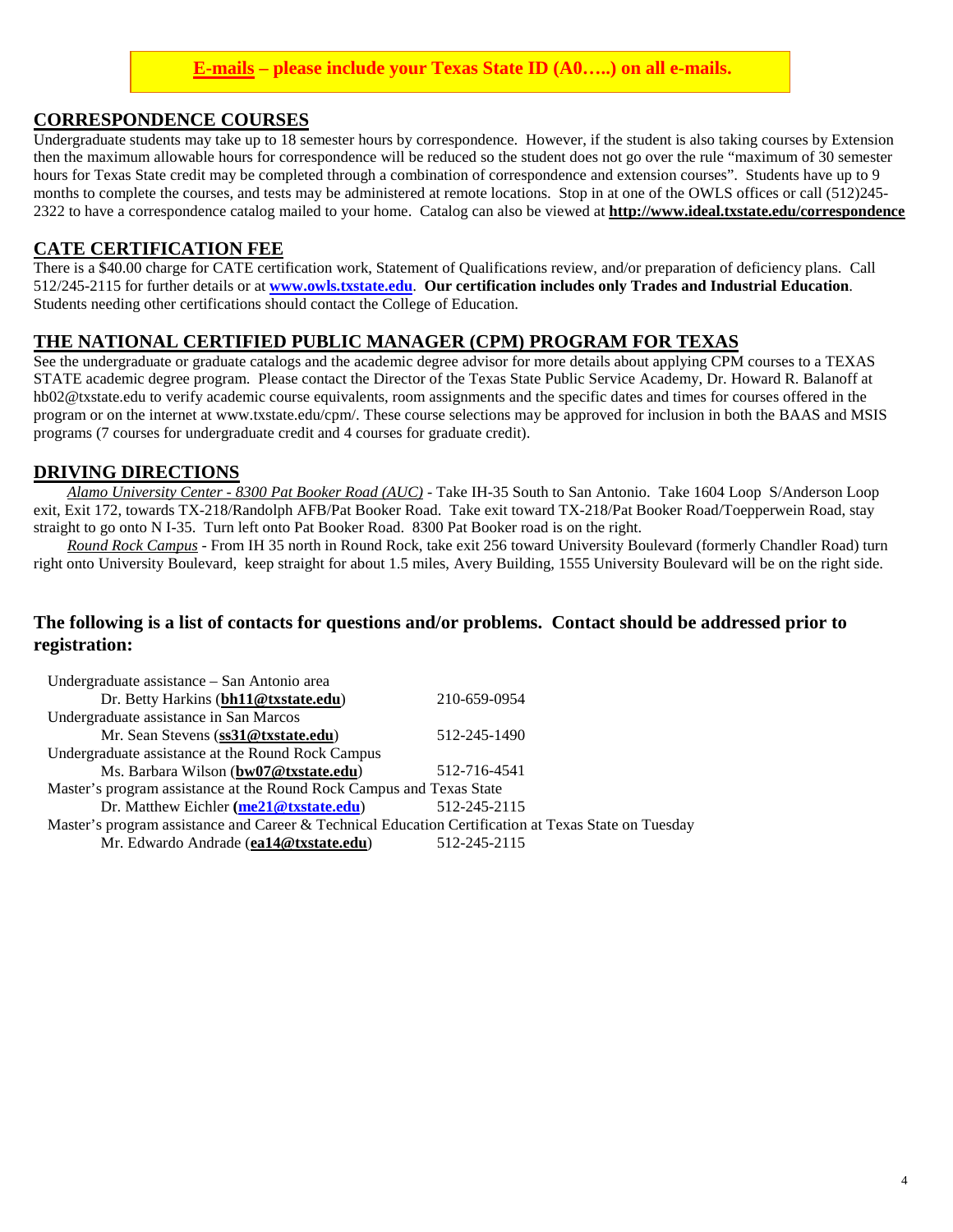# **Summer 2014**

# **UNDERGRADUATE COURSES**

| CRN #        | Location                        | Days         | Course Prefix/No.                                                    | <b>Course Title</b>                                                                                                                                          | Time      | Building, Room | Instructor |
|--------------|---------------------------------|--------------|----------------------------------------------------------------------|--------------------------------------------------------------------------------------------------------------------------------------------------------------|-----------|----------------|------------|
|              | June 2 – July 3, 2014           |              |                                                                      |                                                                                                                                                              |           |                |            |
| 52165        | CAM                             | $\mathbb{R}$ | <b>CTE</b><br>3322.501                                               | Teaching/Training as a Profession<br>above course taught via internet-3 required meetings on-campus- $Ist$ meeting held June $5th$                           | 630-920   | PED, 114       | Sherron    |
| 50078        | <b>CAM</b>                      | T            | <b>OCED</b>                                                          | 4360.501 Cooperative OCED Readiness<br>To register for OCED 4360 refer to page 2of this schedule for prerequisites                                           | 630-920   | PED, 114       | Springer   |
| 50079        | <b>CAM</b>                      | <sub>S</sub> | <b>OCED</b>                                                          | 4360.502 Cooperative OCED Readiness<br>To register for OCED 4360 refer to page 2of this schedule for prerequisites                                           | 900-1150  | PED, 114       | Springer   |
| $\geq$ 51583 | <b>ARR</b>                      | NA.          | <b>PSY</b><br>above course taught via internet-no required meetings  | 3315.580 Abnormal Psychology                                                                                                                                 | <b>NA</b> | <b>NA</b>      | Seay       |
| 50080        | <b>RRC</b>                      | T            | <b>CATE</b><br>3304.501                                              | Human Relations for CATE Teachers<br>above course taught via DVD -3 required meetings in Round Rock-1st meeting held June $3^{rd}$                           | 630-920   | AVRY, ARR      | Dietz      |
|              | <u> July 7 – August 7, 2014</u> |              |                                                                      |                                                                                                                                                              |           |                |            |
| 50081        | <b>RRC</b>                      | M            | <b>CATE</b>                                                          | 3313D.751 Leadership & Professional Development 630-920<br>above course taught via internet-3 required meetings in Round Rock-1st meeting held July $7^{th}$ |           | AVRY, ARR      | Lopez      |
| $\geq 52903$ | <b>ARR</b>                      | <b>NA</b>    | <b>SOCI</b><br>above course taught via internet-no required meetings | 3349.780 Drugs and Society                                                                                                                                   | <b>NA</b> | <b>NA</b>      | Lamb       |
| 50082        | <b>CAM</b>                      | T            | <b>OCED</b><br>4361.751                                              | Practicum in Cooperative OCED                                                                                                                                | 630-920   | PED, 114       | Springer   |
| 50083        | <b>CAM</b>                      | S            | <b>OCED</b><br>4361.752                                              | Cooperative OCED Readiness                                                                                                                                   | 900-1150  | PED, 114       | Harkins    |
|              | <u>June 2 – August 7, 2014</u>  |              |                                                                      |                                                                                                                                                              |           |                |            |
| $\geq 50077$ | <b>CAM</b>                      | $\mathbf{R}$ | <b>OCED</b><br>4350.501                                              | Occupational Assessment<br>OCED 4350 taught via internet with 3 required meetings in San Marcos – $1^{st}$ meeting held June 5th                             | 630-920   | PED, 109       | Dietz      |
| 52171        | <b>ARR</b>                      | <b>ARR</b>   | <b>CTE</b><br>3323.501<br>Taught via internet – no meetings          | <b>Technology Applications</b>                                                                                                                               | NA        | NA             | Sherron    |

*These courses require special approval to register. To register students must e-mailpg02@txstate.edu prior to their registration time.* 

### **GRADUATE COURSES**

| CRN#  | Location                       | Days       | Course Prefix/No.                                           | Course Title                                                                                                                                | Time      | Building, Room | Instructor |
|-------|--------------------------------|------------|-------------------------------------------------------------|---------------------------------------------------------------------------------------------------------------------------------------------|-----------|----------------|------------|
|       |                                |            |                                                             |                                                                                                                                             |           |                |            |
|       | <b>June 2 – July 3, 2014</b>   |            |                                                             |                                                                                                                                             |           |                |            |
| 52167 | <b>CAM</b>                     | R          | <b>CTE</b><br>5322.501                                      | Teaching/Training as a Profession<br>above course taught via internet-3 required meetings on-campus-1 <sup>st</sup> meeting held June $5th$ | 630-920   | PED, 114       | Sherron    |
|       | <i>July 7 – August 7, 2014</i> |            |                                                             |                                                                                                                                             |           |                |            |
| 52166 | <b>RRC</b>                     |            | <b>CTE</b><br>5320.751                                      | Effective Methods of Teaching & Trng<br>above course taught via internet-3 required meetings on-campus- $Ist$ meeting held July $8th$       | 630-920   | AVRY, ARR      | Dietz      |
| 52169 | <b>CAM</b>                     | W          | <b>CTE</b><br>5321.751                                      | Work Based Learning in CTE<br>above course taught via internet-3 required meetings on-campus- $Ist$ meeting held July $9th$                 | 630-920   | PED, 114       | Lopez      |
|       | <b>June 2 – August 7, 2014</b> |            |                                                             |                                                                                                                                             |           |                |            |
| 52168 | <b>ARR</b>                     | ARR        | <b>CTE</b><br>5330.501                                      | Overview of Interdisciplinary Research                                                                                                      | NA        | NA             | Dietz      |
| 52172 | ARR                            | <b>ARR</b> | <b>CTE</b><br>5323.501<br>Taught via internet – no meetings | <b>Technology Applications</b>                                                                                                              | <b>NA</b> | <b>NA</b>      | Sherron    |

**E-mails – please include your Texas State ID (A0…..) on all e-mails.**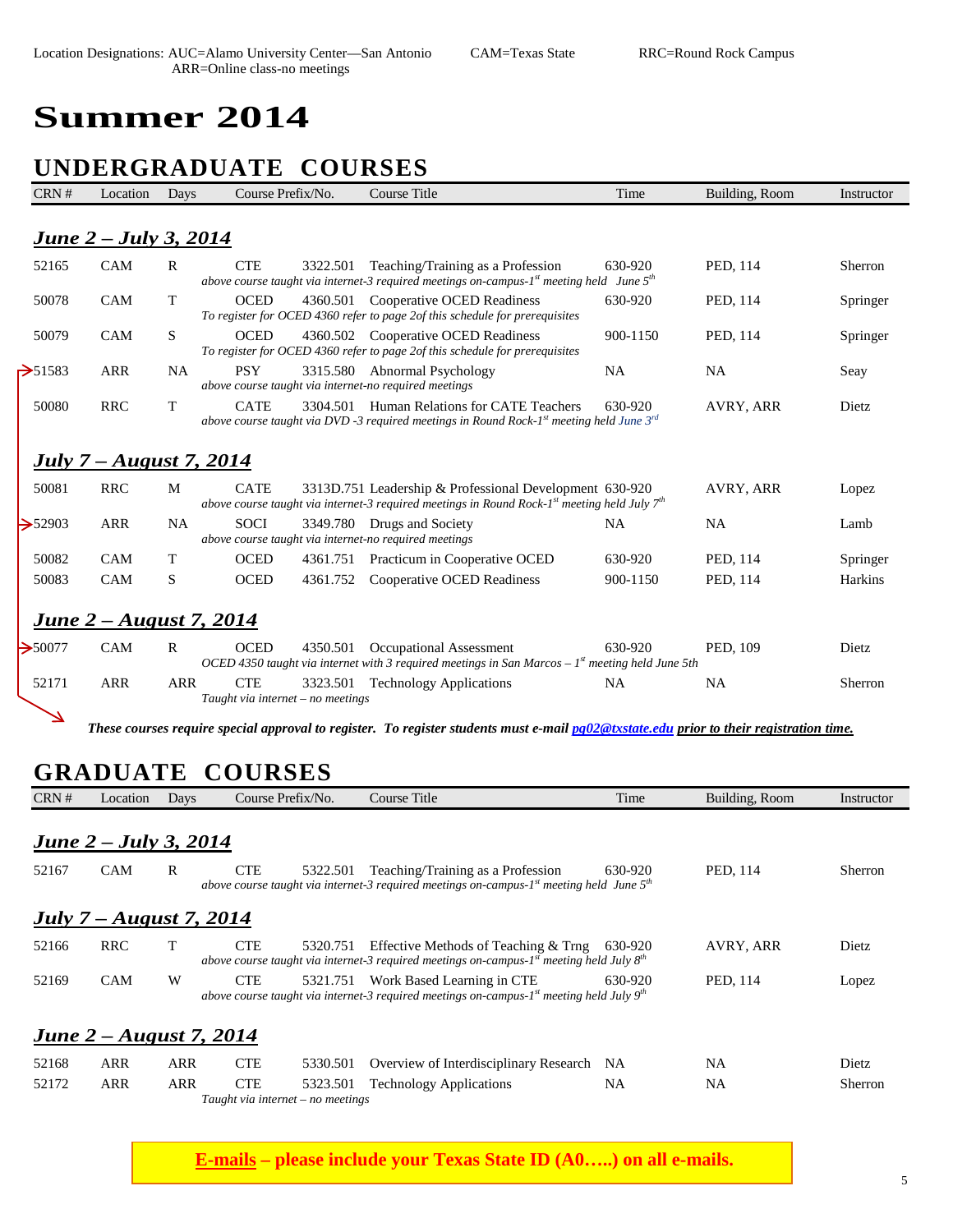# **Fall 2014**

# **UNDERGRADUATE COURSES**

| <u> August 25 – October 13, 2014</u><br>15386<br><b>ARR</b><br><b>ARR</b><br><b>CTE</b><br>3380.1<br><b>ARR</b><br><b>ARR</b><br>Management of Business OE Training<br>above course taught via internet $-$ no required meetings<br>T<br><b>CTE</b><br><b>AUC</b><br>3304.1<br>Human Relations for CTE Teachers<br>630-920<br>18638<br>AUC, 120<br>above course taught via DVD – 3 required meetings in San Antonio – $Ist$ meeting held August $26th$<br><b>SOCI</b><br>$\geq$ 19823<br><b>ARR</b><br>3327.80<br><b>Multicultural Relations</b><br><b>ARR</b><br><b>ARR</b><br>NA.<br>above course taught via internet - no required meetings - prior approval required to register - e-mail pg02@txstate.edu<br>13989<br><b>RRC</b><br><b>OCED</b><br>4360.1<br>W<br><b>Cooperative OCED Readiness</b><br>630-920<br>AVRY, TBA<br>To register for OCED 4360 refer to page 2of this schedule for prerequisites<br>13990<br><b>RRC</b><br>T<br><b>OCED</b><br>4360.2<br>Cooperative OCED Readiness<br>630-920<br>AVRY, TBA<br>To register for OCED 4360 refer to page 2of this schedule for prerequisites<br>S<br>13991<br>CAM<br><b>OCED</b><br>4360.3<br>Cooperative OCED Readiness<br>900-1150<br>PED, 114<br>To register for OCED 4360 refer to page 2of this schedule for prerequisites<br>October 14 – December 12, 2014<br><b>CTE</b><br>15388<br><b>AUC</b><br>M<br>3320.1<br>Effective Methods of Teaching/Training 630-920<br>AUC, 120<br>above course taught via internet - 3 required meetings in San Antonio - $Ist$ meeting held October 20 <sup>th</sup><br><b>CTE</b><br><b>RRC</b><br>3321.1<br>15391<br>R<br>Work Based Learning in CTE<br>630-920<br>AVRY, ARR<br>above course taught via internet - 3 required meeting in Round Rock $-1st$ meeting held October 16 <sup>th</sup><br><b>CAM</b><br>W<br><b>CTE</b><br>3313D.1<br>630-920<br>18641<br>Leadership and Professional Develop<br>PED, 114<br>above course taught via internet - 3 required meetings in San Marcos - $Ist$ meeting held October 15 <sup>th</sup><br><b>RRC</b><br>W<br>OCED<br>13992<br>4361.1<br>Practicum in Cooperative OCED<br>630-920<br>AVRY, TBA<br>13994<br><b>RRC</b><br>T<br><b>OCED</b><br>4361.2<br>Practicum in Cooperative OCED<br>630-920<br>AVRY, TBA<br>S<br>OCED<br>13996<br><b>CAM</b><br>4361.3<br>Practicum in Cooperative OCED<br>900-1150<br>PED, 114<br><u> August 25 – December 12, 2014</u><br>$\rightarrow$ 18645<br>CAM<br><b>CTE</b><br>630-920<br>PED, 108<br>Т<br>4310.1<br>Mentorship<br>above course ONLY meets one time on August $26th$ – requires departmental approval students must e-mail pg02@txstate.edu for approval<br>CATE 4310.1 is only available for students pursuing Trade and Industry certification and are currently teaching in the high school<br>$\rightarrow$ 18637<br><b>AUC</b><br>M<br><b>OCED</b><br>4350.1<br>Occupational Assessment<br>630-920<br>AUC, 120<br>OCED 4350.1 taught LIVE and meets every Monday in San Antonio<br><b>AUC</b><br><b>OCED</b><br>$\rightarrow 20200$<br>M<br>4350.7<br>Occupational Assessment<br>630-920<br>AUC, 120<br>OCED 4350.7 taught via internet - 3 required meetings in San Antonio - $1s$ meeting held August $25th$<br>$\rightarrow$ 13981<br>T<br><b>RRC</b><br><b>OCED</b><br>4350.2<br>Occupational Assessment<br>630-920<br>AVRY, TBA<br>above course taught via Internet – 3 required meetings in Round Rock – $Ist$ meeting held August $26th$<br>$\rightarrow$ 13983<br>$\mathbf T$<br>CAM<br>OCED<br>PED, 114<br>4350.3<br>630-920<br>Occupational Assessment<br>OCED<br>$\geq$ 13984<br>CAM<br>W<br>4350.4<br>630-920<br>PED, 109<br><b>Occupational Assessment</b><br>above course taught via Internet -3 required meetings in San Marcos - $Ist$ meeting held August $27th$<br>$\rightarrow$ 13986<br><b>RRC</b><br>S<br><b>OCED</b><br>4350.5<br>Occupational Assessment<br>930-1220<br>AVRY, TBA<br>above course taught via Internet -3 required meetings in Round Rock - $Ist$ meeting held August 30 <sup>th</sup><br>$\rightarrow$ 16851<br>ARR<br><b>ARR</b><br><b>OCED</b><br>4350.6<br>Occupational Assessment<br>ARR<br>ARR<br>above course taught via internet-no required meetings (student must have consulted with an OWLS Academic Advisor to receive approval)<br>$\rightarrow$ 19824<br>ARR<br>NA.<br><b>SOCI</b><br>3328.80<br><b>Complex Organizations</b><br>NA.<br>NA.<br>above course taught via internet - prior approval required to register - e-mail pg02@txstate.edu<br>$\rightarrow$ 19825<br>ARR<br><b>NA</b><br><b>State and Local Government</b><br>NA<br><b>POSI</b><br>3314.80<br>NA.<br>POSI 3314 can be used in the core in place of POSI 2310 OR POSI 2320<br>Taught via internet- prior approval required to register - e-mail $pg02@$ txstate.edu<br>$\rightarrow$ 19826<br>3322.80<br><b>Professional Ethics</b><br>ARR<br>NA.<br>PHIL<br>NA.<br>NA.<br>above course taught via internet – no required meetings – prior approval required to register – e-mail $pg02@$ txstate.edu (PHIL 3322 CANNOT be used in the core<br>$\rightarrow$ 19827<br>ARR<br><b>NA</b><br><b>ENG</b><br>3341.80<br><b>Studies of World Literature</b><br>NA.<br>NA.<br>ENG 3341 will satisfy the Literature core requirement - taught via internet – prior approval required to register – e-mail pg02@txstate.edu | CRN # | Location | Days | Course Prefix/No. | <b>Course Title</b> | Time | Building, Room | Instructor |
|------------------------------------------------------------------------------------------------------------------------------------------------------------------------------------------------------------------------------------------------------------------------------------------------------------------------------------------------------------------------------------------------------------------------------------------------------------------------------------------------------------------------------------------------------------------------------------------------------------------------------------------------------------------------------------------------------------------------------------------------------------------------------------------------------------------------------------------------------------------------------------------------------------------------------------------------------------------------------------------------------------------------------------------------------------------------------------------------------------------------------------------------------------------------------------------------------------------------------------------------------------------------------------------------------------------------------------------------------------------------------------------------------------------------------------------------------------------------------------------------------------------------------------------------------------------------------------------------------------------------------------------------------------------------------------------------------------------------------------------------------------------------------------------------------------------------------------------------------------------------------------------------------------------------------------------------------------------------------------------------------------------------------------------------------------------------------------------------------------------------------------------------------------------------------------------------------------------------------------------------------------------------------------------------------------------------------------------------------------------------------------------------------------------------------------------------------------------------------------------------------------------------------------------------------------------------------------------------------------------------------------------------------------------------------------------------------------------------------------------------------------------------------------------------------------------------------------------------------------------------------------------------------------------------------------------------------------------------------------------------------------------------------------------------------------------------------------------------------------------------------------------------------------------------------------------------------------------------------------------------------------------------------------------------------------------------------------------------------------------------------------------------------------------------------------------------------------------------------------------------------------------------------------------------------------------------------------------------------------------------------------------------------------------------------------------------------------------------------------------------------------------------------------------------------------------------------------------------------------------------------------------------------------------------------------------------------------------------------------------------------------------------------------------------------------------------------------------------------------------------------------------------------------------------------------------------------------------------------------------------------------------------------------------------------------------------------------------------------------------------------------------------------------------------------------------------------------------------------------------------------------------------------------------------------------------------------------------------------------------------------------------------------------------------------------------------------------------------------------------------------------------------------------------------------------------------------------------------------------------------------------------------------------------------------------------------------------------------------------------------------------------------------------------------------------------------------------------------------------------------------------------------------------------------------------------------------------------------------------------------------------------------------------------------------------------------------------------------------|-------|----------|------|-------------------|---------------------|------|----------------|------------|
|                                                                                                                                                                                                                                                                                                                                                                                                                                                                                                                                                                                                                                                                                                                                                                                                                                                                                                                                                                                                                                                                                                                                                                                                                                                                                                                                                                                                                                                                                                                                                                                                                                                                                                                                                                                                                                                                                                                                                                                                                                                                                                                                                                                                                                                                                                                                                                                                                                                                                                                                                                                                                                                                                                                                                                                                                                                                                                                                                                                                                                                                                                                                                                                                                                                                                                                                                                                                                                                                                                                                                                                                                                                                                                                                                                                                                                                                                                                                                                                                                                                                                                                                                                                                                                                                                                                                                                                                                                                                                                                                                                                                                                                                                                                                                                                                                                                                                                                                                                                                                                                                                                                                                                                                                                                                                                                                                      |       |          |      |                   |                     |      |                |            |
|                                                                                                                                                                                                                                                                                                                                                                                                                                                                                                                                                                                                                                                                                                                                                                                                                                                                                                                                                                                                                                                                                                                                                                                                                                                                                                                                                                                                                                                                                                                                                                                                                                                                                                                                                                                                                                                                                                                                                                                                                                                                                                                                                                                                                                                                                                                                                                                                                                                                                                                                                                                                                                                                                                                                                                                                                                                                                                                                                                                                                                                                                                                                                                                                                                                                                                                                                                                                                                                                                                                                                                                                                                                                                                                                                                                                                                                                                                                                                                                                                                                                                                                                                                                                                                                                                                                                                                                                                                                                                                                                                                                                                                                                                                                                                                                                                                                                                                                                                                                                                                                                                                                                                                                                                                                                                                                                                      |       |          |      |                   |                     |      |                | Gibson     |
|                                                                                                                                                                                                                                                                                                                                                                                                                                                                                                                                                                                                                                                                                                                                                                                                                                                                                                                                                                                                                                                                                                                                                                                                                                                                                                                                                                                                                                                                                                                                                                                                                                                                                                                                                                                                                                                                                                                                                                                                                                                                                                                                                                                                                                                                                                                                                                                                                                                                                                                                                                                                                                                                                                                                                                                                                                                                                                                                                                                                                                                                                                                                                                                                                                                                                                                                                                                                                                                                                                                                                                                                                                                                                                                                                                                                                                                                                                                                                                                                                                                                                                                                                                                                                                                                                                                                                                                                                                                                                                                                                                                                                                                                                                                                                                                                                                                                                                                                                                                                                                                                                                                                                                                                                                                                                                                                                      |       |          |      |                   |                     |      |                | Springer   |
|                                                                                                                                                                                                                                                                                                                                                                                                                                                                                                                                                                                                                                                                                                                                                                                                                                                                                                                                                                                                                                                                                                                                                                                                                                                                                                                                                                                                                                                                                                                                                                                                                                                                                                                                                                                                                                                                                                                                                                                                                                                                                                                                                                                                                                                                                                                                                                                                                                                                                                                                                                                                                                                                                                                                                                                                                                                                                                                                                                                                                                                                                                                                                                                                                                                                                                                                                                                                                                                                                                                                                                                                                                                                                                                                                                                                                                                                                                                                                                                                                                                                                                                                                                                                                                                                                                                                                                                                                                                                                                                                                                                                                                                                                                                                                                                                                                                                                                                                                                                                                                                                                                                                                                                                                                                                                                                                                      |       |          |      |                   |                     |      |                | Lamb       |
|                                                                                                                                                                                                                                                                                                                                                                                                                                                                                                                                                                                                                                                                                                                                                                                                                                                                                                                                                                                                                                                                                                                                                                                                                                                                                                                                                                                                                                                                                                                                                                                                                                                                                                                                                                                                                                                                                                                                                                                                                                                                                                                                                                                                                                                                                                                                                                                                                                                                                                                                                                                                                                                                                                                                                                                                                                                                                                                                                                                                                                                                                                                                                                                                                                                                                                                                                                                                                                                                                                                                                                                                                                                                                                                                                                                                                                                                                                                                                                                                                                                                                                                                                                                                                                                                                                                                                                                                                                                                                                                                                                                                                                                                                                                                                                                                                                                                                                                                                                                                                                                                                                                                                                                                                                                                                                                                                      |       |          |      |                   |                     |      |                | Klein      |
|                                                                                                                                                                                                                                                                                                                                                                                                                                                                                                                                                                                                                                                                                                                                                                                                                                                                                                                                                                                                                                                                                                                                                                                                                                                                                                                                                                                                                                                                                                                                                                                                                                                                                                                                                                                                                                                                                                                                                                                                                                                                                                                                                                                                                                                                                                                                                                                                                                                                                                                                                                                                                                                                                                                                                                                                                                                                                                                                                                                                                                                                                                                                                                                                                                                                                                                                                                                                                                                                                                                                                                                                                                                                                                                                                                                                                                                                                                                                                                                                                                                                                                                                                                                                                                                                                                                                                                                                                                                                                                                                                                                                                                                                                                                                                                                                                                                                                                                                                                                                                                                                                                                                                                                                                                                                                                                                                      |       |          |      |                   |                     |      |                | Sherron    |
|                                                                                                                                                                                                                                                                                                                                                                                                                                                                                                                                                                                                                                                                                                                                                                                                                                                                                                                                                                                                                                                                                                                                                                                                                                                                                                                                                                                                                                                                                                                                                                                                                                                                                                                                                                                                                                                                                                                                                                                                                                                                                                                                                                                                                                                                                                                                                                                                                                                                                                                                                                                                                                                                                                                                                                                                                                                                                                                                                                                                                                                                                                                                                                                                                                                                                                                                                                                                                                                                                                                                                                                                                                                                                                                                                                                                                                                                                                                                                                                                                                                                                                                                                                                                                                                                                                                                                                                                                                                                                                                                                                                                                                                                                                                                                                                                                                                                                                                                                                                                                                                                                                                                                                                                                                                                                                                                                      |       |          |      |                   |                     |      |                | Harkins    |
|                                                                                                                                                                                                                                                                                                                                                                                                                                                                                                                                                                                                                                                                                                                                                                                                                                                                                                                                                                                                                                                                                                                                                                                                                                                                                                                                                                                                                                                                                                                                                                                                                                                                                                                                                                                                                                                                                                                                                                                                                                                                                                                                                                                                                                                                                                                                                                                                                                                                                                                                                                                                                                                                                                                                                                                                                                                                                                                                                                                                                                                                                                                                                                                                                                                                                                                                                                                                                                                                                                                                                                                                                                                                                                                                                                                                                                                                                                                                                                                                                                                                                                                                                                                                                                                                                                                                                                                                                                                                                                                                                                                                                                                                                                                                                                                                                                                                                                                                                                                                                                                                                                                                                                                                                                                                                                                                                      |       |          |      |                   |                     |      |                |            |
|                                                                                                                                                                                                                                                                                                                                                                                                                                                                                                                                                                                                                                                                                                                                                                                                                                                                                                                                                                                                                                                                                                                                                                                                                                                                                                                                                                                                                                                                                                                                                                                                                                                                                                                                                                                                                                                                                                                                                                                                                                                                                                                                                                                                                                                                                                                                                                                                                                                                                                                                                                                                                                                                                                                                                                                                                                                                                                                                                                                                                                                                                                                                                                                                                                                                                                                                                                                                                                                                                                                                                                                                                                                                                                                                                                                                                                                                                                                                                                                                                                                                                                                                                                                                                                                                                                                                                                                                                                                                                                                                                                                                                                                                                                                                                                                                                                                                                                                                                                                                                                                                                                                                                                                                                                                                                                                                                      |       |          |      |                   |                     |      |                | Grams      |
|                                                                                                                                                                                                                                                                                                                                                                                                                                                                                                                                                                                                                                                                                                                                                                                                                                                                                                                                                                                                                                                                                                                                                                                                                                                                                                                                                                                                                                                                                                                                                                                                                                                                                                                                                                                                                                                                                                                                                                                                                                                                                                                                                                                                                                                                                                                                                                                                                                                                                                                                                                                                                                                                                                                                                                                                                                                                                                                                                                                                                                                                                                                                                                                                                                                                                                                                                                                                                                                                                                                                                                                                                                                                                                                                                                                                                                                                                                                                                                                                                                                                                                                                                                                                                                                                                                                                                                                                                                                                                                                                                                                                                                                                                                                                                                                                                                                                                                                                                                                                                                                                                                                                                                                                                                                                                                                                                      |       |          |      |                   |                     |      |                | Dietz      |
|                                                                                                                                                                                                                                                                                                                                                                                                                                                                                                                                                                                                                                                                                                                                                                                                                                                                                                                                                                                                                                                                                                                                                                                                                                                                                                                                                                                                                                                                                                                                                                                                                                                                                                                                                                                                                                                                                                                                                                                                                                                                                                                                                                                                                                                                                                                                                                                                                                                                                                                                                                                                                                                                                                                                                                                                                                                                                                                                                                                                                                                                                                                                                                                                                                                                                                                                                                                                                                                                                                                                                                                                                                                                                                                                                                                                                                                                                                                                                                                                                                                                                                                                                                                                                                                                                                                                                                                                                                                                                                                                                                                                                                                                                                                                                                                                                                                                                                                                                                                                                                                                                                                                                                                                                                                                                                                                                      |       |          |      |                   |                     |      |                | Lopez      |
|                                                                                                                                                                                                                                                                                                                                                                                                                                                                                                                                                                                                                                                                                                                                                                                                                                                                                                                                                                                                                                                                                                                                                                                                                                                                                                                                                                                                                                                                                                                                                                                                                                                                                                                                                                                                                                                                                                                                                                                                                                                                                                                                                                                                                                                                                                                                                                                                                                                                                                                                                                                                                                                                                                                                                                                                                                                                                                                                                                                                                                                                                                                                                                                                                                                                                                                                                                                                                                                                                                                                                                                                                                                                                                                                                                                                                                                                                                                                                                                                                                                                                                                                                                                                                                                                                                                                                                                                                                                                                                                                                                                                                                                                                                                                                                                                                                                                                                                                                                                                                                                                                                                                                                                                                                                                                                                                                      |       |          |      |                   |                     |      |                | Klein      |
|                                                                                                                                                                                                                                                                                                                                                                                                                                                                                                                                                                                                                                                                                                                                                                                                                                                                                                                                                                                                                                                                                                                                                                                                                                                                                                                                                                                                                                                                                                                                                                                                                                                                                                                                                                                                                                                                                                                                                                                                                                                                                                                                                                                                                                                                                                                                                                                                                                                                                                                                                                                                                                                                                                                                                                                                                                                                                                                                                                                                                                                                                                                                                                                                                                                                                                                                                                                                                                                                                                                                                                                                                                                                                                                                                                                                                                                                                                                                                                                                                                                                                                                                                                                                                                                                                                                                                                                                                                                                                                                                                                                                                                                                                                                                                                                                                                                                                                                                                                                                                                                                                                                                                                                                                                                                                                                                                      |       |          |      |                   |                     |      |                | Lopez      |
|                                                                                                                                                                                                                                                                                                                                                                                                                                                                                                                                                                                                                                                                                                                                                                                                                                                                                                                                                                                                                                                                                                                                                                                                                                                                                                                                                                                                                                                                                                                                                                                                                                                                                                                                                                                                                                                                                                                                                                                                                                                                                                                                                                                                                                                                                                                                                                                                                                                                                                                                                                                                                                                                                                                                                                                                                                                                                                                                                                                                                                                                                                                                                                                                                                                                                                                                                                                                                                                                                                                                                                                                                                                                                                                                                                                                                                                                                                                                                                                                                                                                                                                                                                                                                                                                                                                                                                                                                                                                                                                                                                                                                                                                                                                                                                                                                                                                                                                                                                                                                                                                                                                                                                                                                                                                                                                                                      |       |          |      |                   |                     |      |                | Harkins    |
|                                                                                                                                                                                                                                                                                                                                                                                                                                                                                                                                                                                                                                                                                                                                                                                                                                                                                                                                                                                                                                                                                                                                                                                                                                                                                                                                                                                                                                                                                                                                                                                                                                                                                                                                                                                                                                                                                                                                                                                                                                                                                                                                                                                                                                                                                                                                                                                                                                                                                                                                                                                                                                                                                                                                                                                                                                                                                                                                                                                                                                                                                                                                                                                                                                                                                                                                                                                                                                                                                                                                                                                                                                                                                                                                                                                                                                                                                                                                                                                                                                                                                                                                                                                                                                                                                                                                                                                                                                                                                                                                                                                                                                                                                                                                                                                                                                                                                                                                                                                                                                                                                                                                                                                                                                                                                                                                                      |       |          |      |                   |                     |      |                |            |
|                                                                                                                                                                                                                                                                                                                                                                                                                                                                                                                                                                                                                                                                                                                                                                                                                                                                                                                                                                                                                                                                                                                                                                                                                                                                                                                                                                                                                                                                                                                                                                                                                                                                                                                                                                                                                                                                                                                                                                                                                                                                                                                                                                                                                                                                                                                                                                                                                                                                                                                                                                                                                                                                                                                                                                                                                                                                                                                                                                                                                                                                                                                                                                                                                                                                                                                                                                                                                                                                                                                                                                                                                                                                                                                                                                                                                                                                                                                                                                                                                                                                                                                                                                                                                                                                                                                                                                                                                                                                                                                                                                                                                                                                                                                                                                                                                                                                                                                                                                                                                                                                                                                                                                                                                                                                                                                                                      |       |          |      |                   |                     |      |                | Andrade    |
|                                                                                                                                                                                                                                                                                                                                                                                                                                                                                                                                                                                                                                                                                                                                                                                                                                                                                                                                                                                                                                                                                                                                                                                                                                                                                                                                                                                                                                                                                                                                                                                                                                                                                                                                                                                                                                                                                                                                                                                                                                                                                                                                                                                                                                                                                                                                                                                                                                                                                                                                                                                                                                                                                                                                                                                                                                                                                                                                                                                                                                                                                                                                                                                                                                                                                                                                                                                                                                                                                                                                                                                                                                                                                                                                                                                                                                                                                                                                                                                                                                                                                                                                                                                                                                                                                                                                                                                                                                                                                                                                                                                                                                                                                                                                                                                                                                                                                                                                                                                                                                                                                                                                                                                                                                                                                                                                                      |       |          |      |                   |                     |      |                |            |
|                                                                                                                                                                                                                                                                                                                                                                                                                                                                                                                                                                                                                                                                                                                                                                                                                                                                                                                                                                                                                                                                                                                                                                                                                                                                                                                                                                                                                                                                                                                                                                                                                                                                                                                                                                                                                                                                                                                                                                                                                                                                                                                                                                                                                                                                                                                                                                                                                                                                                                                                                                                                                                                                                                                                                                                                                                                                                                                                                                                                                                                                                                                                                                                                                                                                                                                                                                                                                                                                                                                                                                                                                                                                                                                                                                                                                                                                                                                                                                                                                                                                                                                                                                                                                                                                                                                                                                                                                                                                                                                                                                                                                                                                                                                                                                                                                                                                                                                                                                                                                                                                                                                                                                                                                                                                                                                                                      |       |          |      |                   |                     |      |                | Springer   |
|                                                                                                                                                                                                                                                                                                                                                                                                                                                                                                                                                                                                                                                                                                                                                                                                                                                                                                                                                                                                                                                                                                                                                                                                                                                                                                                                                                                                                                                                                                                                                                                                                                                                                                                                                                                                                                                                                                                                                                                                                                                                                                                                                                                                                                                                                                                                                                                                                                                                                                                                                                                                                                                                                                                                                                                                                                                                                                                                                                                                                                                                                                                                                                                                                                                                                                                                                                                                                                                                                                                                                                                                                                                                                                                                                                                                                                                                                                                                                                                                                                                                                                                                                                                                                                                                                                                                                                                                                                                                                                                                                                                                                                                                                                                                                                                                                                                                                                                                                                                                                                                                                                                                                                                                                                                                                                                                                      |       |          |      |                   |                     |      |                | Springer   |
|                                                                                                                                                                                                                                                                                                                                                                                                                                                                                                                                                                                                                                                                                                                                                                                                                                                                                                                                                                                                                                                                                                                                                                                                                                                                                                                                                                                                                                                                                                                                                                                                                                                                                                                                                                                                                                                                                                                                                                                                                                                                                                                                                                                                                                                                                                                                                                                                                                                                                                                                                                                                                                                                                                                                                                                                                                                                                                                                                                                                                                                                                                                                                                                                                                                                                                                                                                                                                                                                                                                                                                                                                                                                                                                                                                                                                                                                                                                                                                                                                                                                                                                                                                                                                                                                                                                                                                                                                                                                                                                                                                                                                                                                                                                                                                                                                                                                                                                                                                                                                                                                                                                                                                                                                                                                                                                                                      |       |          |      |                   |                     |      |                | Wilson     |
|                                                                                                                                                                                                                                                                                                                                                                                                                                                                                                                                                                                                                                                                                                                                                                                                                                                                                                                                                                                                                                                                                                                                                                                                                                                                                                                                                                                                                                                                                                                                                                                                                                                                                                                                                                                                                                                                                                                                                                                                                                                                                                                                                                                                                                                                                                                                                                                                                                                                                                                                                                                                                                                                                                                                                                                                                                                                                                                                                                                                                                                                                                                                                                                                                                                                                                                                                                                                                                                                                                                                                                                                                                                                                                                                                                                                                                                                                                                                                                                                                                                                                                                                                                                                                                                                                                                                                                                                                                                                                                                                                                                                                                                                                                                                                                                                                                                                                                                                                                                                                                                                                                                                                                                                                                                                                                                                                      |       |          |      |                   |                     |      |                | Vincelette |
|                                                                                                                                                                                                                                                                                                                                                                                                                                                                                                                                                                                                                                                                                                                                                                                                                                                                                                                                                                                                                                                                                                                                                                                                                                                                                                                                                                                                                                                                                                                                                                                                                                                                                                                                                                                                                                                                                                                                                                                                                                                                                                                                                                                                                                                                                                                                                                                                                                                                                                                                                                                                                                                                                                                                                                                                                                                                                                                                                                                                                                                                                                                                                                                                                                                                                                                                                                                                                                                                                                                                                                                                                                                                                                                                                                                                                                                                                                                                                                                                                                                                                                                                                                                                                                                                                                                                                                                                                                                                                                                                                                                                                                                                                                                                                                                                                                                                                                                                                                                                                                                                                                                                                                                                                                                                                                                                                      |       |          |      |                   |                     |      |                | Harkins    |
|                                                                                                                                                                                                                                                                                                                                                                                                                                                                                                                                                                                                                                                                                                                                                                                                                                                                                                                                                                                                                                                                                                                                                                                                                                                                                                                                                                                                                                                                                                                                                                                                                                                                                                                                                                                                                                                                                                                                                                                                                                                                                                                                                                                                                                                                                                                                                                                                                                                                                                                                                                                                                                                                                                                                                                                                                                                                                                                                                                                                                                                                                                                                                                                                                                                                                                                                                                                                                                                                                                                                                                                                                                                                                                                                                                                                                                                                                                                                                                                                                                                                                                                                                                                                                                                                                                                                                                                                                                                                                                                                                                                                                                                                                                                                                                                                                                                                                                                                                                                                                                                                                                                                                                                                                                                                                                                                                      |       |          |      |                   |                     |      |                | Wilson     |
|                                                                                                                                                                                                                                                                                                                                                                                                                                                                                                                                                                                                                                                                                                                                                                                                                                                                                                                                                                                                                                                                                                                                                                                                                                                                                                                                                                                                                                                                                                                                                                                                                                                                                                                                                                                                                                                                                                                                                                                                                                                                                                                                                                                                                                                                                                                                                                                                                                                                                                                                                                                                                                                                                                                                                                                                                                                                                                                                                                                                                                                                                                                                                                                                                                                                                                                                                                                                                                                                                                                                                                                                                                                                                                                                                                                                                                                                                                                                                                                                                                                                                                                                                                                                                                                                                                                                                                                                                                                                                                                                                                                                                                                                                                                                                                                                                                                                                                                                                                                                                                                                                                                                                                                                                                                                                                                                                      |       |          |      |                   |                     |      |                | Sherron    |
|                                                                                                                                                                                                                                                                                                                                                                                                                                                                                                                                                                                                                                                                                                                                                                                                                                                                                                                                                                                                                                                                                                                                                                                                                                                                                                                                                                                                                                                                                                                                                                                                                                                                                                                                                                                                                                                                                                                                                                                                                                                                                                                                                                                                                                                                                                                                                                                                                                                                                                                                                                                                                                                                                                                                                                                                                                                                                                                                                                                                                                                                                                                                                                                                                                                                                                                                                                                                                                                                                                                                                                                                                                                                                                                                                                                                                                                                                                                                                                                                                                                                                                                                                                                                                                                                                                                                                                                                                                                                                                                                                                                                                                                                                                                                                                                                                                                                                                                                                                                                                                                                                                                                                                                                                                                                                                                                                      |       |          |      |                   |                     |      |                | Lamb       |
|                                                                                                                                                                                                                                                                                                                                                                                                                                                                                                                                                                                                                                                                                                                                                                                                                                                                                                                                                                                                                                                                                                                                                                                                                                                                                                                                                                                                                                                                                                                                                                                                                                                                                                                                                                                                                                                                                                                                                                                                                                                                                                                                                                                                                                                                                                                                                                                                                                                                                                                                                                                                                                                                                                                                                                                                                                                                                                                                                                                                                                                                                                                                                                                                                                                                                                                                                                                                                                                                                                                                                                                                                                                                                                                                                                                                                                                                                                                                                                                                                                                                                                                                                                                                                                                                                                                                                                                                                                                                                                                                                                                                                                                                                                                                                                                                                                                                                                                                                                                                                                                                                                                                                                                                                                                                                                                                                      |       |          |      |                   |                     |      |                | Balanoff   |
|                                                                                                                                                                                                                                                                                                                                                                                                                                                                                                                                                                                                                                                                                                                                                                                                                                                                                                                                                                                                                                                                                                                                                                                                                                                                                                                                                                                                                                                                                                                                                                                                                                                                                                                                                                                                                                                                                                                                                                                                                                                                                                                                                                                                                                                                                                                                                                                                                                                                                                                                                                                                                                                                                                                                                                                                                                                                                                                                                                                                                                                                                                                                                                                                                                                                                                                                                                                                                                                                                                                                                                                                                                                                                                                                                                                                                                                                                                                                                                                                                                                                                                                                                                                                                                                                                                                                                                                                                                                                                                                                                                                                                                                                                                                                                                                                                                                                                                                                                                                                                                                                                                                                                                                                                                                                                                                                                      |       |          |      |                   |                     |      |                |            |
|                                                                                                                                                                                                                                                                                                                                                                                                                                                                                                                                                                                                                                                                                                                                                                                                                                                                                                                                                                                                                                                                                                                                                                                                                                                                                                                                                                                                                                                                                                                                                                                                                                                                                                                                                                                                                                                                                                                                                                                                                                                                                                                                                                                                                                                                                                                                                                                                                                                                                                                                                                                                                                                                                                                                                                                                                                                                                                                                                                                                                                                                                                                                                                                                                                                                                                                                                                                                                                                                                                                                                                                                                                                                                                                                                                                                                                                                                                                                                                                                                                                                                                                                                                                                                                                                                                                                                                                                                                                                                                                                                                                                                                                                                                                                                                                                                                                                                                                                                                                                                                                                                                                                                                                                                                                                                                                                                      |       |          |      |                   |                     |      |                | O'Conner   |
|                                                                                                                                                                                                                                                                                                                                                                                                                                                                                                                                                                                                                                                                                                                                                                                                                                                                                                                                                                                                                                                                                                                                                                                                                                                                                                                                                                                                                                                                                                                                                                                                                                                                                                                                                                                                                                                                                                                                                                                                                                                                                                                                                                                                                                                                                                                                                                                                                                                                                                                                                                                                                                                                                                                                                                                                                                                                                                                                                                                                                                                                                                                                                                                                                                                                                                                                                                                                                                                                                                                                                                                                                                                                                                                                                                                                                                                                                                                                                                                                                                                                                                                                                                                                                                                                                                                                                                                                                                                                                                                                                                                                                                                                                                                                                                                                                                                                                                                                                                                                                                                                                                                                                                                                                                                                                                                                                      |       |          |      |                   |                     |      |                | Smith      |
| These courses require special approval to register. To register students must e-mail pg02@txstate.edu prior to their registration time.                                                                                                                                                                                                                                                                                                                                                                                                                                                                                                                                                                                                                                                                                                                                                                                                                                                                                                                                                                                                                                                                                                                                                                                                                                                                                                                                                                                                                                                                                                                                                                                                                                                                                                                                                                                                                                                                                                                                                                                                                                                                                                                                                                                                                                                                                                                                                                                                                                                                                                                                                                                                                                                                                                                                                                                                                                                                                                                                                                                                                                                                                                                                                                                                                                                                                                                                                                                                                                                                                                                                                                                                                                                                                                                                                                                                                                                                                                                                                                                                                                                                                                                                                                                                                                                                                                                                                                                                                                                                                                                                                                                                                                                                                                                                                                                                                                                                                                                                                                                                                                                                                                                                                                                                              |       |          |      |                   |                     |      |                |            |